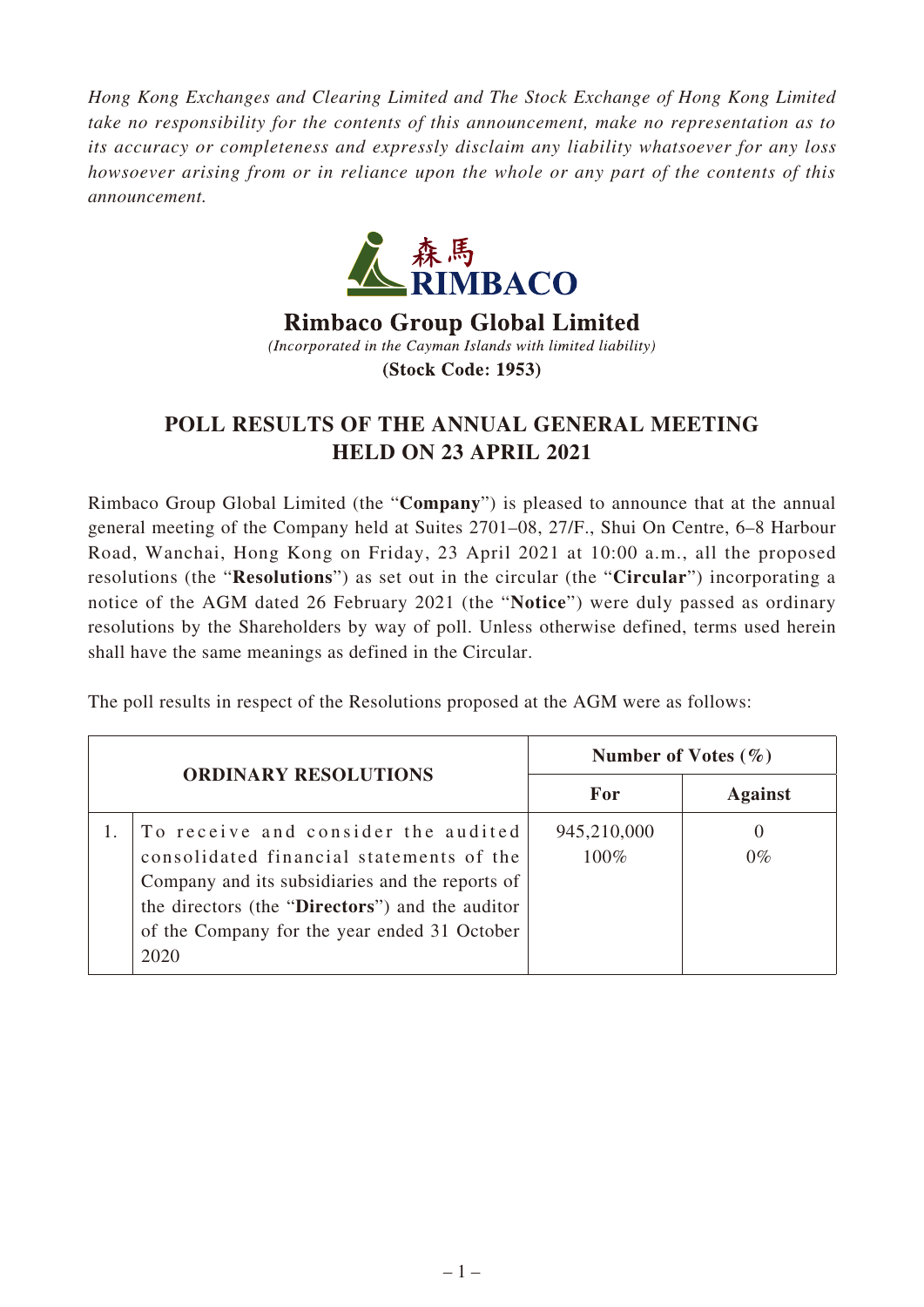|    |                                                                                                                                                        | Number of Votes $(\% )$                        |  |
|----|--------------------------------------------------------------------------------------------------------------------------------------------------------|------------------------------------------------|--|
|    | <b>ORDINARY RESOLUTIONS</b>                                                                                                                            | For<br><b>Against</b>                          |  |
| 2. | To re-elect Ms. Seah Peet Hwah as an<br>(a)<br>executive Director                                                                                      | 945,210,000<br>$\mathbf{0}$<br>100%<br>$0\%$   |  |
|    | To re-elect Mr. Cheang Wye Keong as an<br>(b)<br>executive Director                                                                                    | 945,210,000<br>$\overline{0}$<br>100%<br>$0\%$ |  |
|    | To re-elect Mr. Ng Kok Seng as an<br>(c)<br>independent non-executive Director                                                                         | 945,210,000<br>$\overline{0}$<br>100%<br>$0\%$ |  |
|    | To re-elect Mr. Wong Chi Wai as an<br>(d)<br>independent non-executive Director                                                                        | 945,210,000<br>$\overline{0}$<br>100%<br>$0\%$ |  |
|    | To re-elect Ms. Yeo Chew Yen Mary as<br>(e)<br>an independent non-executive Director                                                                   | 945,210,000<br>$\overline{0}$<br>100%<br>$0\%$ |  |
|    | To authorise the board of Directors<br>(f)<br>(the "Board") to fix the Directors'<br>remuneration                                                      | 945,210,000<br>$\overline{0}$<br>100%<br>$0\%$ |  |
| 3. | To re-appoint SHINEWING (HK) CPA Limited<br>as the Company's auditor and to authorise the<br>Board to fix its remuneration                             | 945,210,000<br>$\overline{0}$<br>100%<br>$0\%$ |  |
| 4. | To grant a general mandate to the Directors<br>to issue, allot and otherwise deal with the<br>Company's shares                                         | 945,210,000<br>$\overline{0}$<br>100%<br>$0\%$ |  |
| 5. | To grant a general mandate to the Directors to<br>repurchase the Company's shares                                                                      | 945,210,000<br>$\overline{0}$<br>$0\%$<br>100% |  |
| 6. | To extend the general mandate granted to<br>the Directors to allot, issue and deal with the<br>Company's shares by the amount of shares<br>repurchased | 945,210,000<br>$\overline{0}$<br>100%<br>$0\%$ |  |